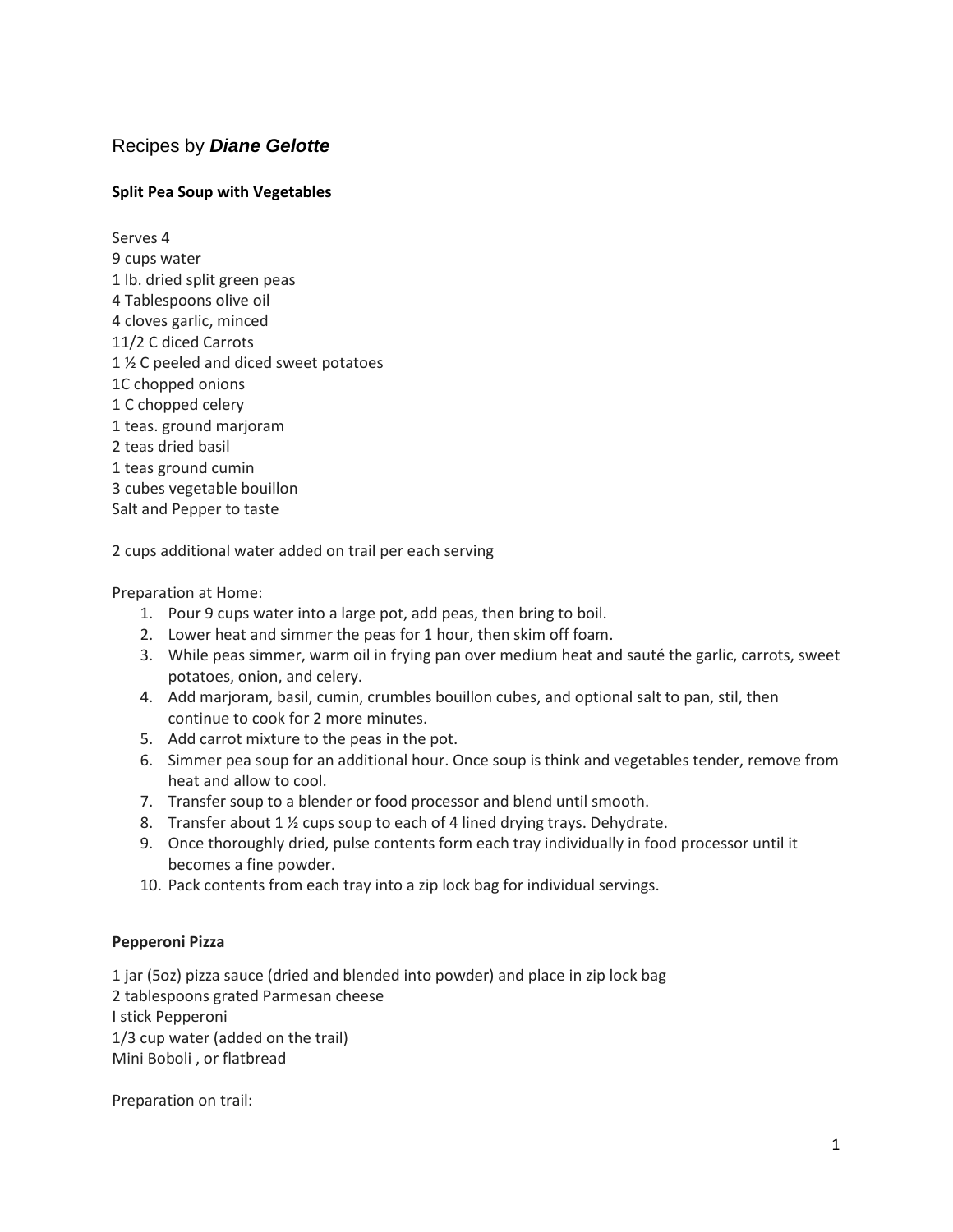To prepare a single serving, add 1/3 cup water to dried sauce ( I prefer using hot water but not necessary) Seal bag and carefully kneed for a few minutes to speed rehydration of pizza sauce Heat Boboli in a little oil in skillet Slice Pepperoni Stick

Assembly: Spread sauce on warm Boboli or flatbread Top with cheese and Pepperoni

# Recipes by *Teresa Wittman*

**Café Pasqual's Quinoa Burgers** (double recipe makes 10 small burgers (1/2 cup each))

1 small sweet potato Olive oil ½ small zucchini 1 small shallot finely chopped ¼ tsp red pepper flakes 1 cup cooked quinoa (from about 1/3 cup uncooked) ¾ cup dried breadcrumbs 1 ½ tsp fresh lemon juice

Preheat oven to 350 degrees. Prick sweet potato with fork and rub with 1 T oil and season with salt and pepper. Roast directly on oven rack until tender (about 30-45 min.) Let cool. Remove and discard skin. Mash flash with fork and set aside.

Coarsely grate zucchini then gather in kitchen towel and squeeze out excess liquid.

Heat 1 T oil over low heat. Cook shallot and red pepper flakes, stirring often, about 2 min. Add zucchini and cook about 2 more min. Transfer to large bowl and mix in cooked quinoa and season with salt and pepper. Let cool. Add breadcrumbs, lemon juice, and about ¼ cup mashed sweet potato and mix well. Taste and adjust seasonings.

Divide into <sup>1</sup>/<sub>2</sub> cup portions for small burgers and form into patties. Dehydrate, freeze, or cook in a little oil until golden brown (about 2 min each side) and dehydrate.

**Jambalaya** (makes 12+ cups or 5 generous servings)

Seasoning mix: 2 bay leaves, 1 ½ tsp salt, ¾ tsp red pepper flakes, 1 ½ tsp dried oregano, 1 ¼ tsp white pepper,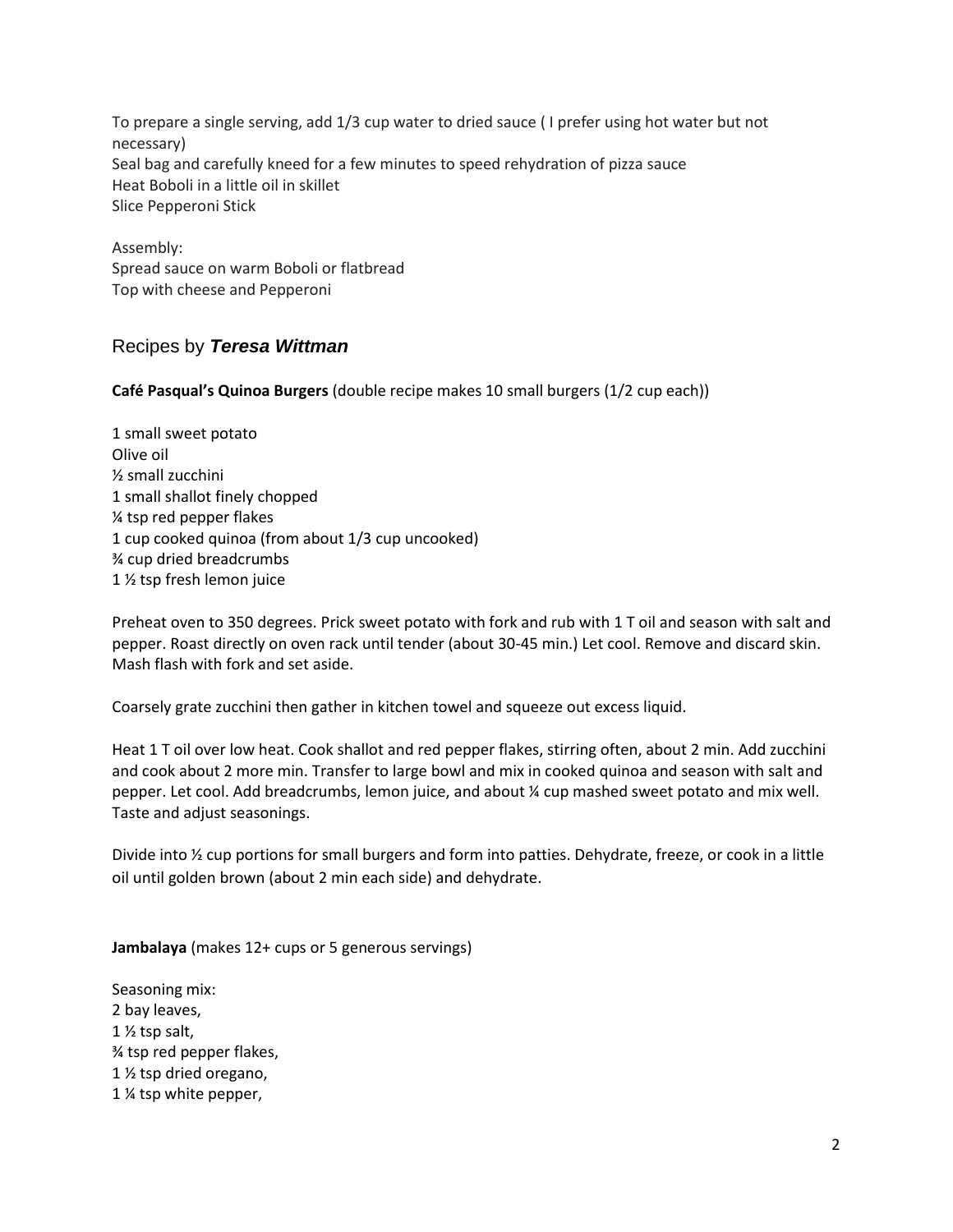1 tsp black pepper, ¾ tsp dried thyme 1 ½ cups chopped veggie sausage 1 ½ cups chopped onion 1 cup chopped celery ¾ cup chopped green pepper ¾ lb. bay shrimp (cooked) 1 ½ tsp minced garlic 4 medium tomatoes (chopped) ¾ cup tomato sauce 2 cups vegetable stock 2 cups uncooked rice

Combine seasoning mix. In a Dutch oven (or oven proof pan) sauté onion, celery, and green pepper in a little oil until soft. Add seasoning mix and garlic and cook on medium heat for 3 min. Add shrimp and veggie sausage and tomatoes and cook for a few min. Add tomato sauce and stock and bring to a boil. Add rice. Bake covered at 350 degrees for 35-45 min. until rice is cooked. Dehydrate.

#### **Vegetarian Chili with Beans** (makes 4 large servings)

2 T olive oil 1 medium onion finely chopped 2 cloves minced garlic 1 green pepper chopped 1 red pepper chopped 1 (28oz) can tomatoes (chopped and not drained) Approx. ½ tsp cayenne pepper 1 cup vegetable broth 1 T chili powder 1 tsp ground cumin 1 tsp dried oregano 1 tsp unsweetened cocoa powder 2 (15 oz) black or pinto beans (drained and rinsed) 1 T lime juice

Sauté onion in oil for 5 min. Add garlic and pepper and sauté 5 more min. Add undrained tomatoes, broth, chili powder, cumin, oregano, cayenne, and cocoa. Bring to a boil then reduce heat and simmer 10 min. Add beans and simmer at least 20 min. Stir in lime juice at end. Dehydrate

## Recipes by *Brad Mitchell*

### **Smoked Salmon Scrambled Eggs with Sweet Potato Hash Browns**

Source: [http://www.backcountrypaleo.com/smoked-salmon-scrambled-eggs-sweet-potato-hash](http://www.backcountrypaleo.com/smoked-salmon-scrambled-eggs-sweet-potato-hash-browns/)[browns/](http://www.backcountrypaleo.com/smoked-salmon-scrambled-eggs-sweet-potato-hash-browns/)

Serves 1 Prep 5 min Cooking Time 10 min  $\cdot$  3 eggs or 3 Tbs egg powder + 6 Tbs water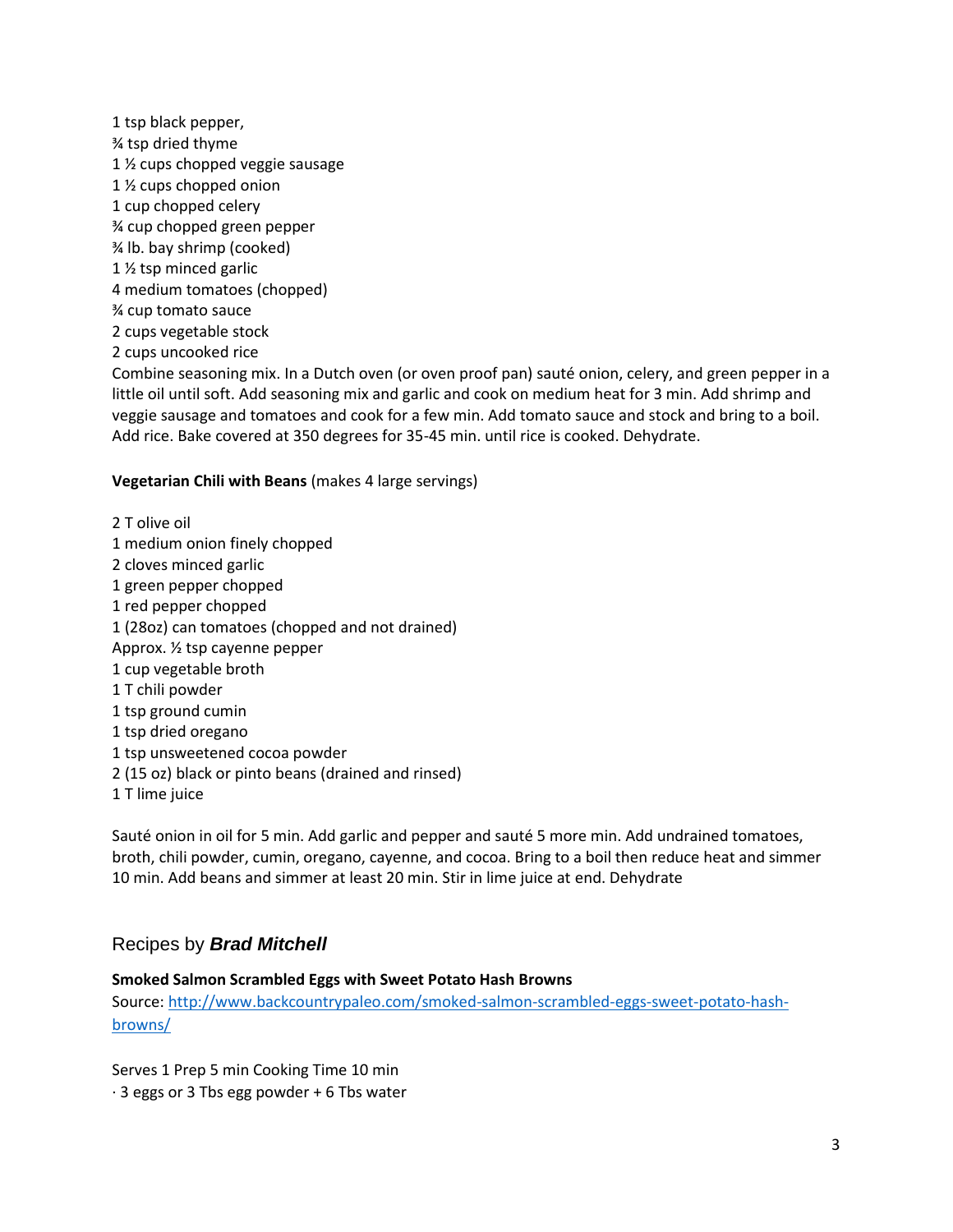- · 1/4 cup smoked salmon in the can/package
- · 1/2 cup dehydrated shredded sweet potato hash browns
- $\cdot$  1/2 tsp dried dill
- · 1/4 tsp dried tarragon
- · 2 Tbs coconut or olive oil for frying
- $\cdot$  1/2 cup water
- · Dash salt
- · Dash black pepper

Cover dehydrated hash browns with water, and mix eggs with 6 Tbsp water in separate containers and let hydrate for 5 minutes. Drain off excess water from hash browns. Pre-heat pan to medium, and sauté the hash browns in 1 Tbs of coconut or olive oil until browned. Add second Tbs oil, then egg mix, then salmon and then remaining ingredients. Cook until all is hot.

## **Pita Bread Pizza Pocket**

Source: Kevin Callan

- Serves 4 Prep 10 min Cooking Time 20 min
- · 4 pita pockets
- · 1 cup shredded cheese (mozzarella or cheddar)
- · 1/2 cup dehydrated spaghetti sauce or tomato sauce
- · 1/2 cup dehydrated mushroom
- · 1/2 cup dehydrated tomato, or sun-dried tomatoes
- · 1/4 cup dehydrated red pepper
- · 1/4 cup dehydrated zucchini or yellow squash

Start rehydrating sauce and veggies in separate baggies. Spread sauce in/on pita. Spread veggies in/on pita. Spread cheese in/on pita. Heat each pita in pan or reflector oven for 10-20 minutes each.

## Recipes by *Karen Cramer*

### **Chicken Enchiladas I**

Source: *Recipe By:*Debbie Donham

Ingredients

- 4 skinless, boneless chicken breast halves
- 1 onion, chopped
- 1/2 pint sour cream
- 1 cup shredded Cheddar cheese
- 1 tablespoon dried parsley
- 1/2 teaspoon dried oregano
- 1/2 teaspoon ground black pepper
- 1/2 teaspoon salt (optional)
- 1 (15 ounce) can tomato sauce
- $\bullet$  1/2 cup water
- 1 tablespoon chili powder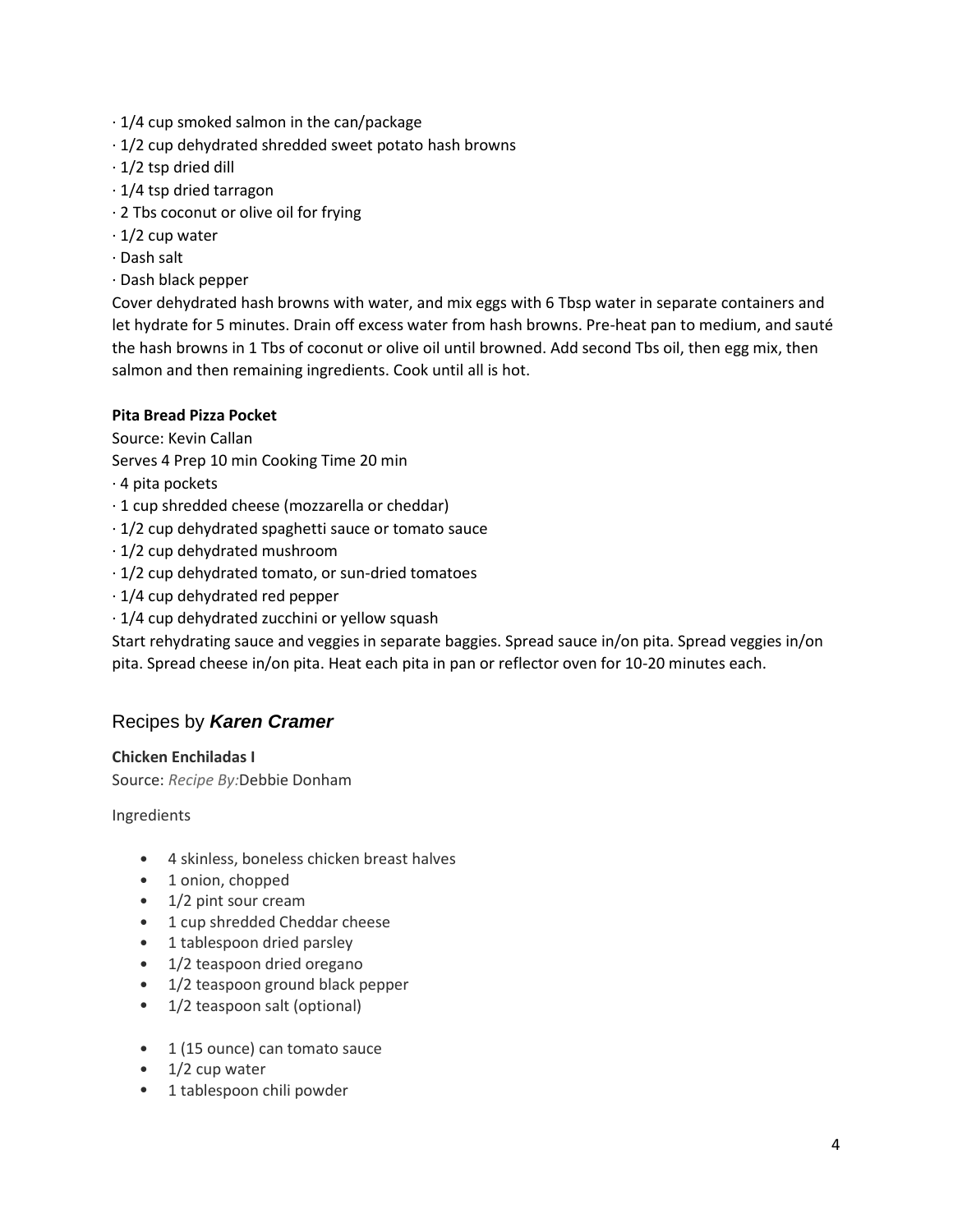- 1/3 cup chopped green bell pepper
- 1 clove garlic, minced
- 8 (10 inch) flour tortillas
- 1 (12 ounce) jar taco sauce
- 3/4 cup shredded Cheddar cheese

### Directions

- 1. Preheat oven to 350 degrees F (175 degrees C).
- 2. In a medium, non-stick skillet over medium heat, cook chicken until no longer pink and juices run clear. Drain excess fat. Cube the chicken and return it to the skillet. Add the onion, sour cream, Cheddar cheese, parsley, oregano and ground black pepper. Heat until cheese melts. Stir in salt, tomato sauce, water, chili powder, green pepper and garlic.
- 3. Roll even amounts of the mixture in the tortillas. Arrange in a 9x13 inch baking dish. Cover with taco sauce and 3/4 cup Cheddar cheese. Bake uncovered in the preheated oven 20 minutes. Cool 10 minutes before serving.

I will substitute: 2 - 12.5 oz. cans of chicken Blended cottage cheese instead of sour cream. Corn tortillas

To dry the enchiladas, I cut them in 1/2 inch pieces and dry in dehydrator. To rehydrate, I barely cover with boiling water in a thermos and let sit for several hours.

## Recipes by *Felicia Wibowo*

### **Vegetable Biryani (Indian rice dish) – make 4 serving**

The amount of dried vegetable, nuts and raisin/dried cranberry is up to you. I tend to put lots of dried cranberry and cashew nuts. The recipe below is enough for 2 servings

1½ cups instant basmati rice Dried cauliflower Dried peas Dried carrot Raisin and or dried cranberry Cashew nut 2 tbs dried onion flakes ¼ tsp garlic powder 1½ tsp cumin 1½ tsp coriander ½ tsp cinnamon powder or ½ cinnamon stick ¼ tsp ginger powder A pinch of cayenne A pinch of turmeric 3 Table sp butter/coconut oil